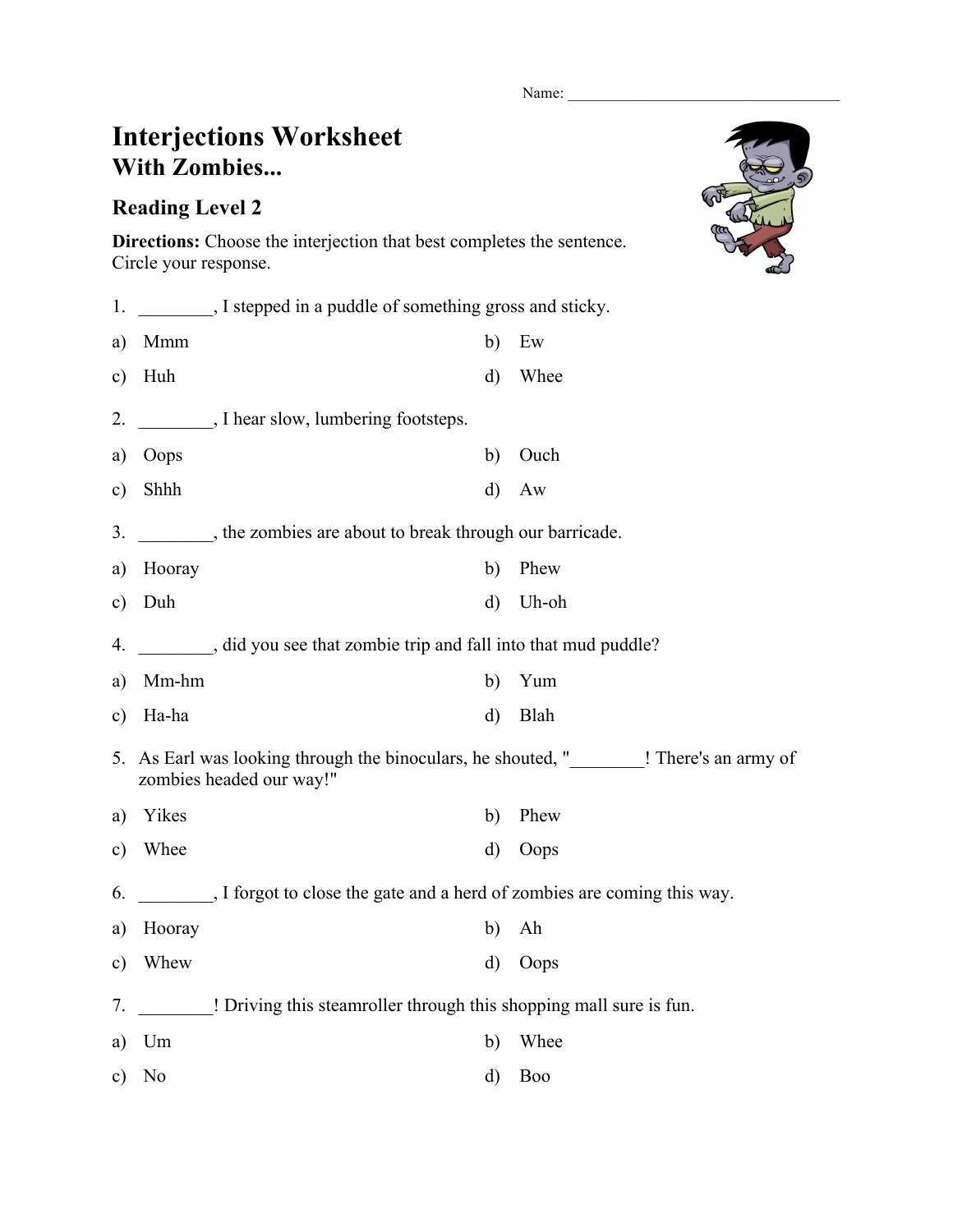|               | 8. Chuck asked his group, "________, did you guys remember to bring the food?"                            |              |                                                                                         |  |  |  |
|---------------|-----------------------------------------------------------------------------------------------------------|--------------|-----------------------------------------------------------------------------------------|--|--|--|
| a)            | Phew                                                                                                      | b)           | Shhh                                                                                    |  |  |  |
| $\mathbf{c})$ | Um                                                                                                        | d)           | Hooray                                                                                  |  |  |  |
|               | 9. Kim slammed the door, barricaded it with a dresser, and said, " state begins they almost got us."      |              |                                                                                         |  |  |  |
| a)            | Mmm                                                                                                       | b)           | Aw                                                                                      |  |  |  |
| c)            | Huh                                                                                                       | d)           | Phew                                                                                    |  |  |  |
| 10.           | a Ghandi now?"                                                                                            |              | Chuck couldn't hear what Earl was saying so he asked, "_______? Did you say that Ken is |  |  |  |
| a)            | Huh                                                                                                       | b)           | Shhh                                                                                    |  |  |  |
| c)            | Whew                                                                                                      | d)           | Oops                                                                                    |  |  |  |
|               | Brock smelled Lara's beef stew broiling over the open campfire and said, "<br>_________"<br>11.           |              |                                                                                         |  |  |  |
| a)            | Huh                                                                                                       | b)           | Aha                                                                                     |  |  |  |
| $\mathbf{c})$ | Mmm                                                                                                       | d)           | Psst                                                                                    |  |  |  |
| 12.           | sneaking in."                                                                                             |              | Earl discovered the hole in the fence and said, " state this must be how they've been   |  |  |  |
| a)            | Ew                                                                                                        | b)           | Aha                                                                                     |  |  |  |
| $\mathbf{c})$ | Aw                                                                                                        | $\mathbf{d}$ | Er                                                                                      |  |  |  |
| 13.           | Chuck criticized Kim for how she handled the corpses by saying, "You have to burn them.                   |              |                                                                                         |  |  |  |
| a)            | Oh                                                                                                        | b)           | Um                                                                                      |  |  |  |
| $\mathbf{c})$ | Uh-oh                                                                                                     | d)           | Duh                                                                                     |  |  |  |
| 14.           | Gina shouted in pain, " subsetonal pay leg is caught on this barbed wire fence!"                          |              |                                                                                         |  |  |  |
| a)            | Yes                                                                                                       | b)           | Aha                                                                                     |  |  |  |
| $\mathbf{c})$ | Ouch                                                                                                      | d)           | Hooray                                                                                  |  |  |  |
|               | When Brock saw Gina flip off the wall while shooting, Brock's jaw dropped and he said,<br>15.<br>11<br>!" |              |                                                                                         |  |  |  |
| a)            | Aha                                                                                                       | b)           | Ew                                                                                      |  |  |  |
| $\mathbf{c})$ | Argh                                                                                                      | d)           | <b>Wow</b>                                                                              |  |  |  |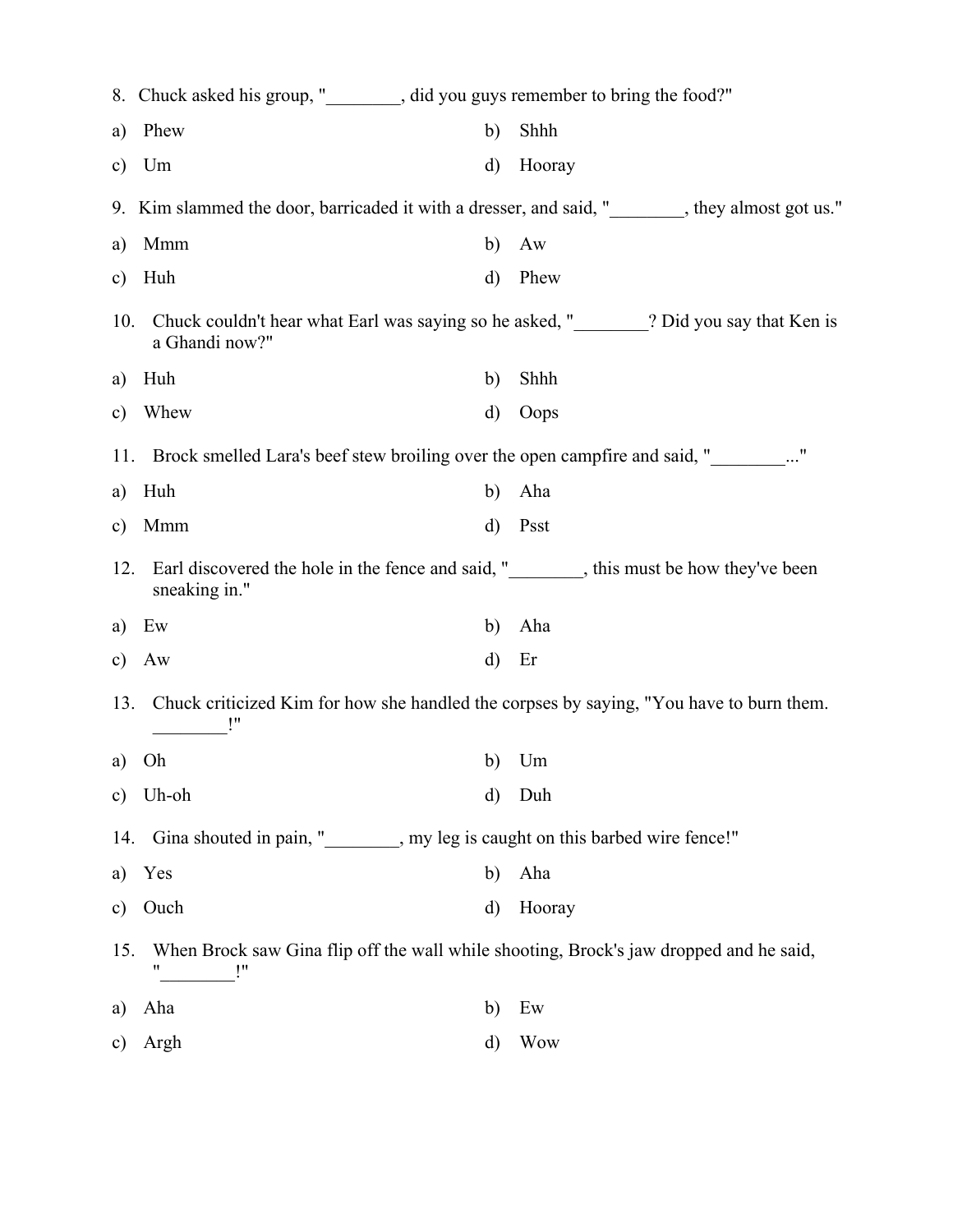|               | 16. After Gina explained how the flamethrower worked, Dino said, " subsetimed the Vietnam of the Vietnam of the Vietnam of the Vietnam of the Vietnam of the Vietnam of the Vietnam of the Vietnam of the Vietnam of the Vietn |              |                                                                                              |
|---------------|--------------------------------------------------------------------------------------------------------------------------------------------------------------------------------------------------------------------------------|--------------|----------------------------------------------------------------------------------------------|
| a)            | Aw                                                                                                                                                                                                                             | b)           | Ugh                                                                                          |
| $\mathbf{c})$ | Huh                                                                                                                                                                                                                            | d)           | Oh                                                                                           |
| 17.           | When Brock offered Gina a small handgun, she replied by saying, " signally barrow bandgun when Brock offered Gina a small handgun, she replied by saying, " signally bandgun and that<br>cute?"                                |              |                                                                                              |
| a)            | Aw                                                                                                                                                                                                                             | b)           | Argh                                                                                         |
| $\mathbf{c})$ | Phew                                                                                                                                                                                                                           | d)           | Whew                                                                                         |
|               | 18. As Dino paced along the wall sleepily, he said to himself, " Sall 18. As Dino paced along the wall sleepily, he said to himself, " Sall 18. As Dino paced along the wall sleepily, he said to himself, " Sall 18. As Dino  |              |                                                                                              |
| a)            | Ooh                                                                                                                                                                                                                            | b)           | Mmm                                                                                          |
| c)            | Ugh                                                                                                                                                                                                                            | $\rm d)$     | Shhh                                                                                         |
|               | 19. Lara slowly opened the bathroom door and shouted, "Eek, there's a zombie in here!"                                                                                                                                         |              |                                                                                              |
| a)            | Aw                                                                                                                                                                                                                             | b)           | Eek                                                                                          |
| $\mathbf{c})$ | Huh                                                                                                                                                                                                                            | d)           | Ouch                                                                                         |
| 20.           | . brains" grunted the zombie as he stumbled toward Gina.                                                                                                                                                                       |              |                                                                                              |
| a)            | Oops                                                                                                                                                                                                                           | b)           | Ahem                                                                                         |
| $\mathbf{c})$ | Phew                                                                                                                                                                                                                           | $\rm d)$     | Argh                                                                                         |
| 21.           | Earl whispered to Dino as they crouched behind the cabinets, " When I give the<br>signal, you run for the door."                                                                                                               |              |                                                                                              |
| a)            | Ick                                                                                                                                                                                                                            | b)           | Pfft                                                                                         |
|               | c) Psst                                                                                                                                                                                                                        | $\mathbf{d}$ | Oh                                                                                           |
| 22.           | going to get us all killed one day."                                                                                                                                                                                           |              | Gina scowled, shook her head, and said, "_________! That's a horrible plan, Earl, and you're |
| a)            | Pfft                                                                                                                                                                                                                           | b)           | Mmm                                                                                          |
| c)            | Ooh                                                                                                                                                                                                                            | d)           | Whee                                                                                         |
| 23.           | Gina interrupted Dino by saying, "                                                                                                                                                                                             |              | ! Kim has needs your help in the kitchen, Dino."                                             |
| a)            | Eh                                                                                                                                                                                                                             | b)           | Huh                                                                                          |
| c)            | Ahem                                                                                                                                                                                                                           | d)           | Yay                                                                                          |